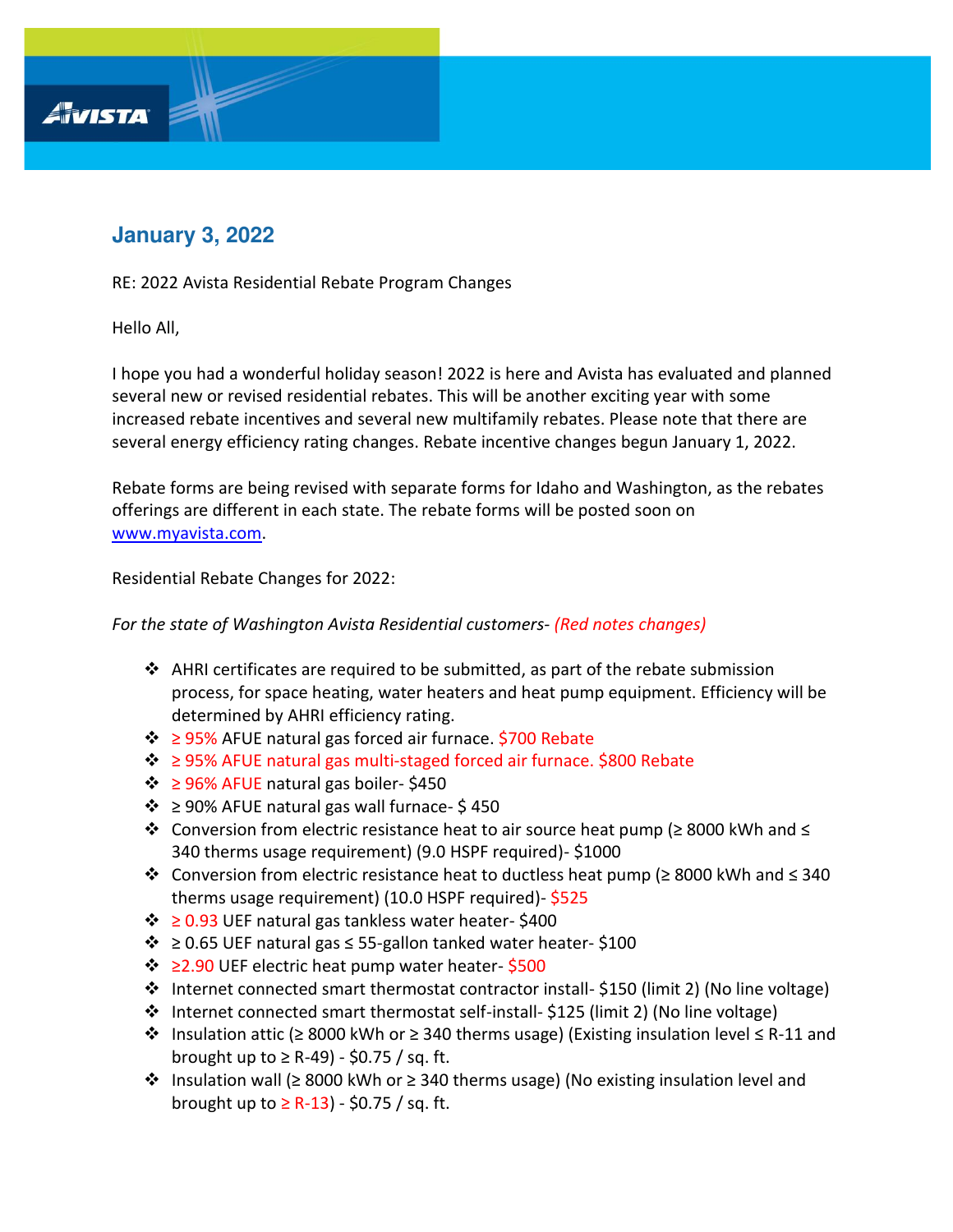- ❖ Insulation floor (≥ 8000 kWh or ≥ 340 therms usage) (No existing insulation level and brought up to  $\geq$  R-30) - \$0.75 / sq. ft.
- ❖ Existing window replacement (≥ 8000 kWh or ≥ 340 therms usage) (≤ 0.29 U-factor required) - \$4.00 / sq. ft.
- ❖ Storm windows \$3.00 / sq. ft. (Energy Star Certified)
- ❖ Energy Star Certified front load washer \$50
- ❖ Energy Star Certified clothes dryer \$50
- ❖ Energy Star Certified refrigerators \$100
- ❖ Energy Star Certified freezers \$50
- ❖ Energy Star Certified Insulated Doors \$100 (Limit 5)
- ❖ Energy Star rated New Manufactured Home Rebate (NEEM Certified) Electric or Gas & Electric Customer- \$1000
- ❖ Energy Star rated New Manufactured Home Rebate (NEEM Certified) Gas Only Customer- \$600

Washington Multifamily Rebates (including small homes)-

- ❖ ≥ 95% AFUE natural gas forced air furnace. \$700 Rebate
- ❖ ≥ 0.93 UEF natural gas tankless water heater- \$400
- ❖ ≥ 0.65 UEF natural gas ≤ 55-gallon tanked water heater- \$100
- ❖ ≥2.90 UEF electric heat pump water heater- \$500
- ❖ 9 HSPF Air Source Heat Pump (conversion-usage requirement)- \$1000
- ❖ 10 HSPF Ductless Heat Pump (conversion-usage requirement)- \$525
- ❖ Insulation attic (no usage requirement) (Existing insulation level ≤ R-11 and brought up to ≥ R-49) - \$0.75 / sq. ft.
- $\dots$  Insulation wall (no usage requirement) (No existing insulation level and brought up to  $\ge$ R-13) - \$0.75 / sq. ft.
- ❖ Insulation floor (no usage requirement) (No existing insulation level and brought up to ≥ R-30) - \$0.75 / sq. ft.
- ❖ Existing window replacement (no usage requirement) (≤ 0.29 U-factor required) \$4.00/sq ft
- ❖ Storm windows \$3.00 / sq. ft. (Energy Star Certified)
- ❖ WIFI or digital Line voltage thermostat (electric baseboard)- \$20 (limit 5)
- ❖ Internet connected smart thermostat contractor install- \$150 (limit 2) (No line voltage)

AVISTA

- ❖ Internet connected smart thermostat self-install- \$125 (limit 2) (No line voltage)
- ❖ Energy Star Certified front load washer \$50
- ❖ Energy Star Certified clothes dryer \$50
- ❖ Energy Star Certified refrigerators \$100
- ❖ Energy Star Certified freezers \$50
- ❖ Energy Star Certified Insulated Doors \$100 (Limit 5)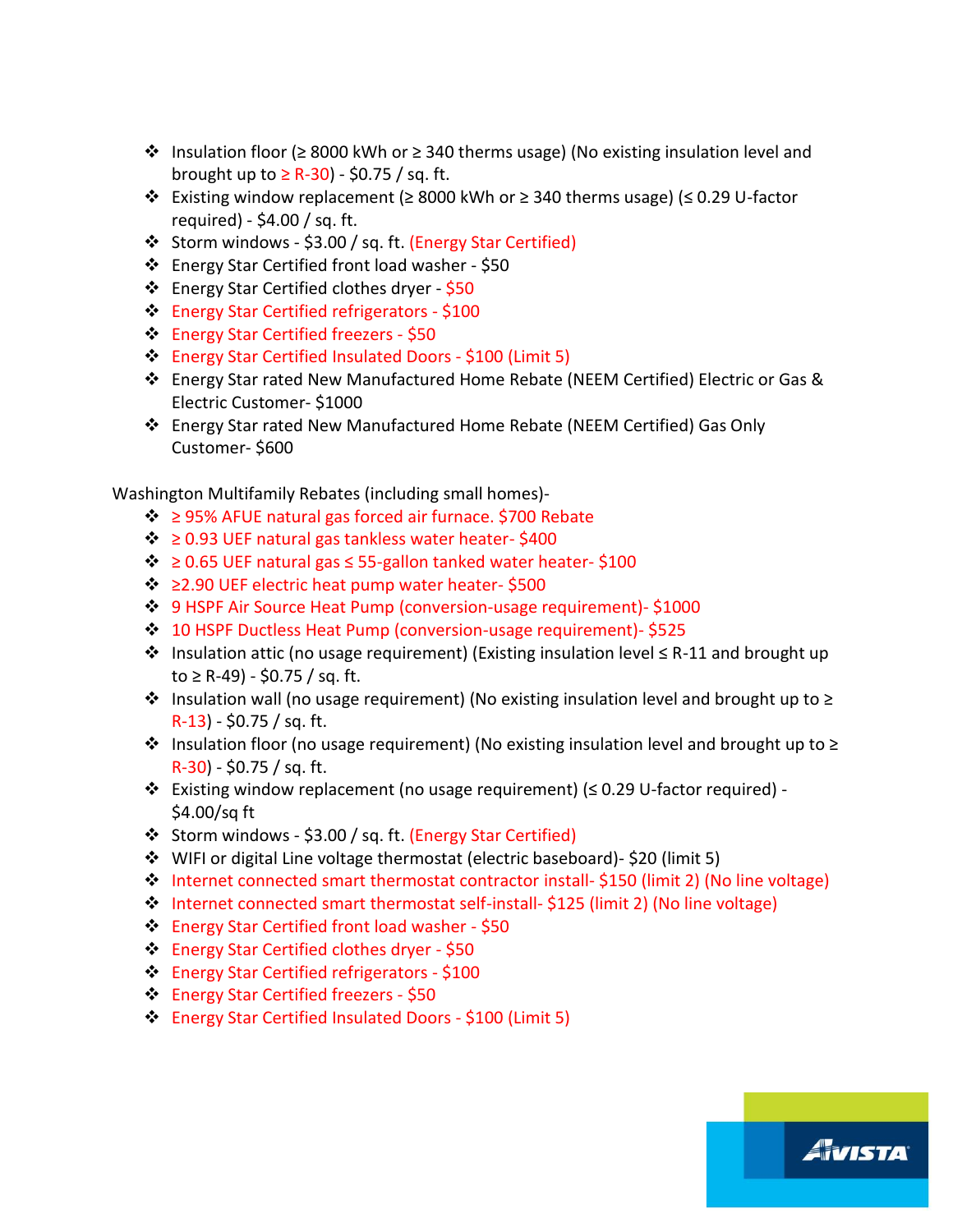*For the state of Idaho Avista customers- (Red notes changes)*

- ❖ AHRI certificates are required for space heating, water heater and heat pump equipment. Efficiency will be determined by AHRI efficiency rating.
- ❖ ≥ 95% AFUE natural gas forced air furnace- \$450
- ❖ ≥ 96% AFUE natural gas boiler- \$ 450
- $\div$  ≥ 90% AFUE natural gas wall furnace- \$450
- ❖ Conversion from electric resistance heat to natural gas forced air furnace (≥ 8000 kWh and ≤ 340 therms usage requirement) - \$2100
- $\dots$  Conversion electric resistance heat to natural gas forced air furnace & water heat conversion (≥ 8000 kWh and ≤ 340 therms usage requirement) - \$2850
- ❖ Conversion from electric resistance heat to air source heat pump (≥ 8000 kWh and ≤ 340 therms usage requirement) ( $\geq$  9.0 HSPF required)- \$1000
- ❖ Conversion from electric resistance heat to ductless heat pump (≥ 8000 kWh and ≤ 340 therms usage requirement) ( $\geq$  10.0 HSPF required)- \$500
- ❖ ≥ 0.93 energy factor natural gas tankless water heater- \$400
- ❖ ≥ 0.65 energy factor natural gas ≤ 55-gallon tanked water heater- \$100
- ❖ ≥2.90 UEF electric heat pump water heater- \$215
- ❖ Internet connected smart thermostat contractor install- \$150 (limit 2) (no line voltage)
- ❖ Internet connected smart thermostat self-install- \$125 (limit 2) (no line voltage)
- ❖ Insulation attic (≥ 8000 kWh or ≥ 340 therms usage) (Existing insulation level ≤ R-11 and brought up to  $\geq$  R-49) - \$0.75 / sq. ft.
- ❖ Insulation wall (≥ 8000 kWh or ≥ 340 therms usage) (No existing insulation level and brought up to  $\geq$  R-13) - \$0.75 / sq. ft.
- ❖ Insulation floor (≥ 8000 kWh or ≥ 340 therms usage) (No existing insulation level and brought up to  $\geq$  R-30) - \$0.75 / sq. ft.
- ❖ Existing window replacement (≥ 8000 kWh or ≥ 340 therms usage) (≤ 0.29 U-factor required) - \$4.00 / sq. ft.
- ❖ Storm windows \$3.00 / sq. ft. (Energy Star Certified)
- ❖ Energy Star rated front load washer \$50
- ❖ Energy Star rated electric clothes dryer \$50
- ❖ Energy Star Certified refrigerators \$100
- ❖ Energy Star Certified freezers \$50
- ❖ Energy Star Certified Insulated Doors \$100 (Limit 5)
- ❖ Energy Star rated New Manufactured Home Rebate (NEEM Certified) Electric or Gas & Electric Customer- \$1000

AVISTA

- ❖ Energy Star rated New Manufactured Home Rebate (NEEM Certified) Gas Only Customer- \$600
- ❖

## Multifamily Rebates (including small homes)-

- ❖ ≥ 95% AFUE natural gas forced air furnace. \$450 Rebate
- ❖ ≥ 0.93 UEF natural gas tankless water heater- \$400